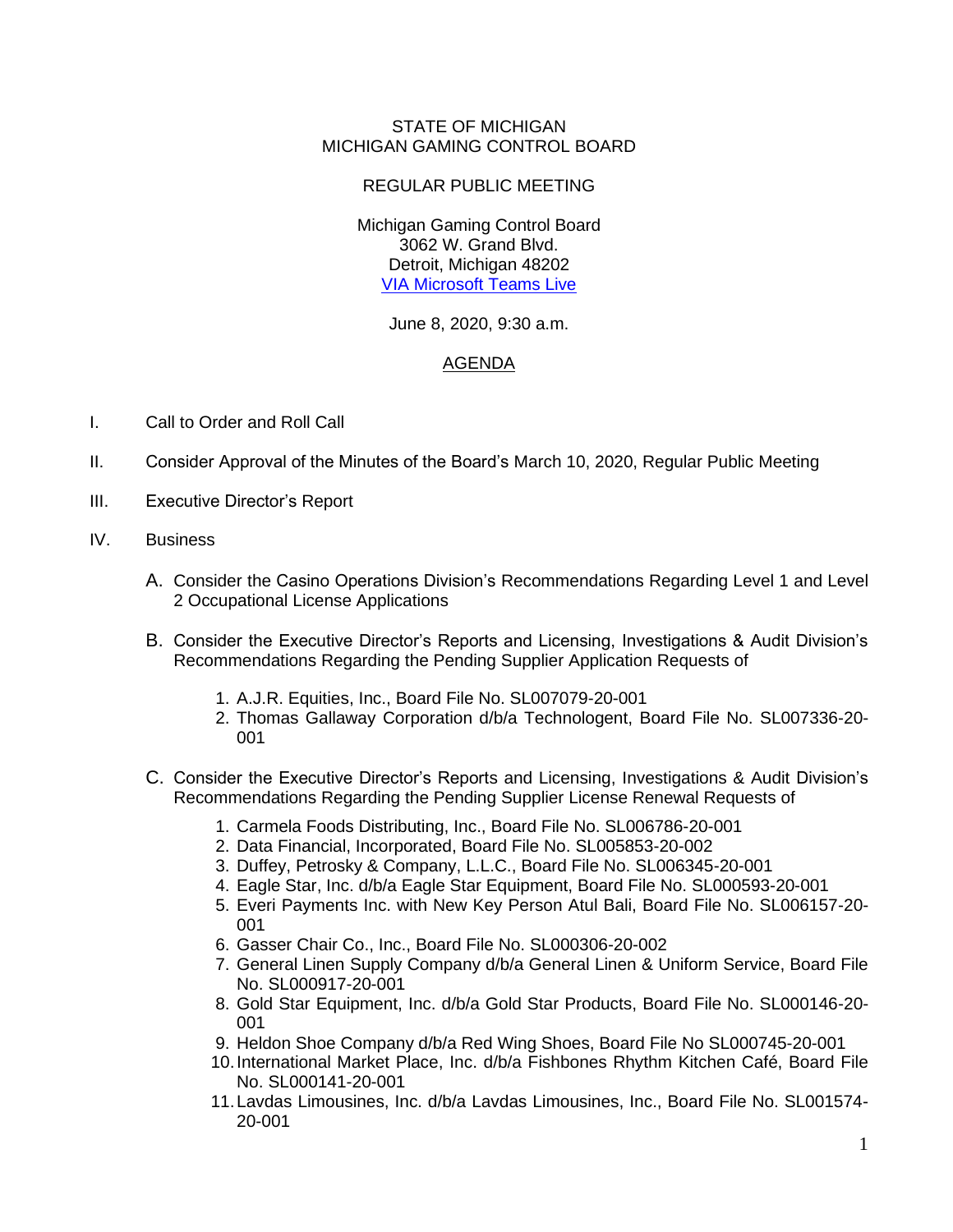- 12.MRP Supply, Inc., Board File No. SL005958-20-001
- 13.Nicolson Associates, Inc., Board File No. SL007194-20-001
- 14.NRT Technology Corp. with New Key Persons Nick Theofanis and Michael John Dominelli, Board File No. SL001711-20-001
- 15.Orion Waterproofing, Inc. d/b/a Orion Restoration and Waterproofing, Inc., Board File No. SL000200-20-001
- 16.SG Gaming, Inc. d/b/a Scientific Games, Board File No. SL000003-20-001
- 17.Tier One Marketing, LLC, Board File No. SL005584-20-001
- 18.WPDET Associates, LLC, Board File No. SL005110-20-001
- D. Consider the Licensing, Investigations & Audit Division's Recommendation Regarding Withdrawal of Supplier License Application of
	- 1. CBTS Technology Solutions LLC d/b/a Suntel Services, Board File No. SL007197- 20-001
- E. Consider the Licensing, Investigations & Audit Division's Recommendation Regarding Suitability of New Key Persons of Ainsworth Game Technology, Inc.
	- 1. Johannes Thomas Anton Gratzl and Dominik Racic, Board File No. SL005155-20- 003
- F. Consider the Licensing, Investigations & Audit Division's Recommendation Regarding Suitability of New Key Person of Greektown Propco LLC
	- 1. Monica Howard Douglas, Board File No. SL007289-20-001
- G. Consider the Casino Operations Division's Recommendation Regarding the Acknowledgement of Violation of Casino Licensee
	- 1. Greektown Casino, LLC, Board File No. CDA-2020-2
- H. Consider the Casino Operations Division's Recommendations Regarding the Acknowledgements of Violation of Occupational Licensees
	- 1. Brian Dye
	- 2. Koleena Kilbourne
	- 3. Rumon Salam
	- 4. Valeria Taggart
- I. Consider the Casino Operations Division's Recommendations Regarding the Administrative Law Judge's Proposals for Decision for Occupational Licensees
	- 1. Shawn Carter
	- 2. Kwamane Demonbreun
	- 3. Alisia Jennings
	- 4. Johnesha McGee
	- 5. Paige Quatrine
- J. Other Business
- V. Public Comment